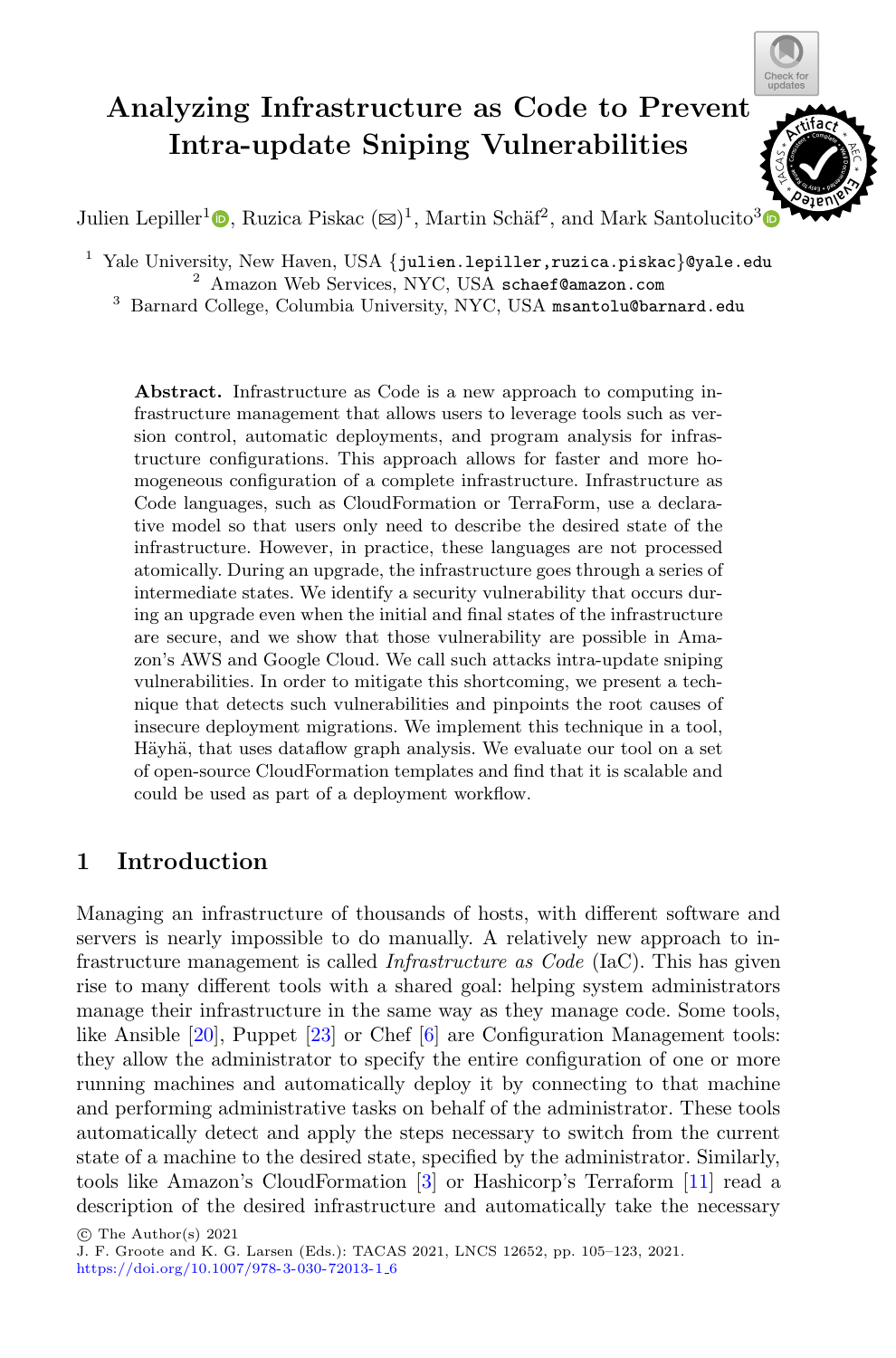<span id="page-1-1"></span><span id="page-1-0"></span>

(a) The initial deployment

<span id="page-1-3"></span>

<span id="page-1-2"></span>

(d) The target updated state

<span id="page-1-4"></span>(c) A secure update order

Fig. 1: A deployment of a computation (the orange lambda), accessing a database (the blue disk stack), which is accessible to the outside world through an API (the purple gateway). The upgrade should change the computation to access more sensitive data (the lambda with the subscript 2), but be authenticated through a user check (the red identification checks).

steps to deploy that infrastructure. In CloudFormation, an infrastructure configuration is declared as a set of resources.

Benefits of IaC are well-known among practitioners: the entire infrastructure is described accurately by a configuration file, making it easy to debug or visualize the infrastructure. This way the infrastructure can be version controlled and documented as any other programming language. The tools help guarantee identical configuration of hosts, making it an essential practice for security and maintainability.

However, for all the benefits IaC brings, it also opens new security vulnerabilities. We have identified a new class of vulnerability issues that appear while the tool is operating on the infrastructure. In order to decrease infrastructure upgrade times, deployment tools typically will run many operations in parallel. We argue that this parallelism, as well as the global naming used in these infrastructures, can lead to discrepancies during the upgrade that lead to a violation of the intended security policy, even if the initial infrastructure and the target infrastructure are both perfectly secure. We empirically validate our claims by reenacting this vulnerability in both, Amazon's AWS and in Google Cloud.

### 1.1 Proof of Concept

When upgrading the infrastructure, if operators do not provide enough dependencies, ie. they do not impose an ordering on upgrade operations, a security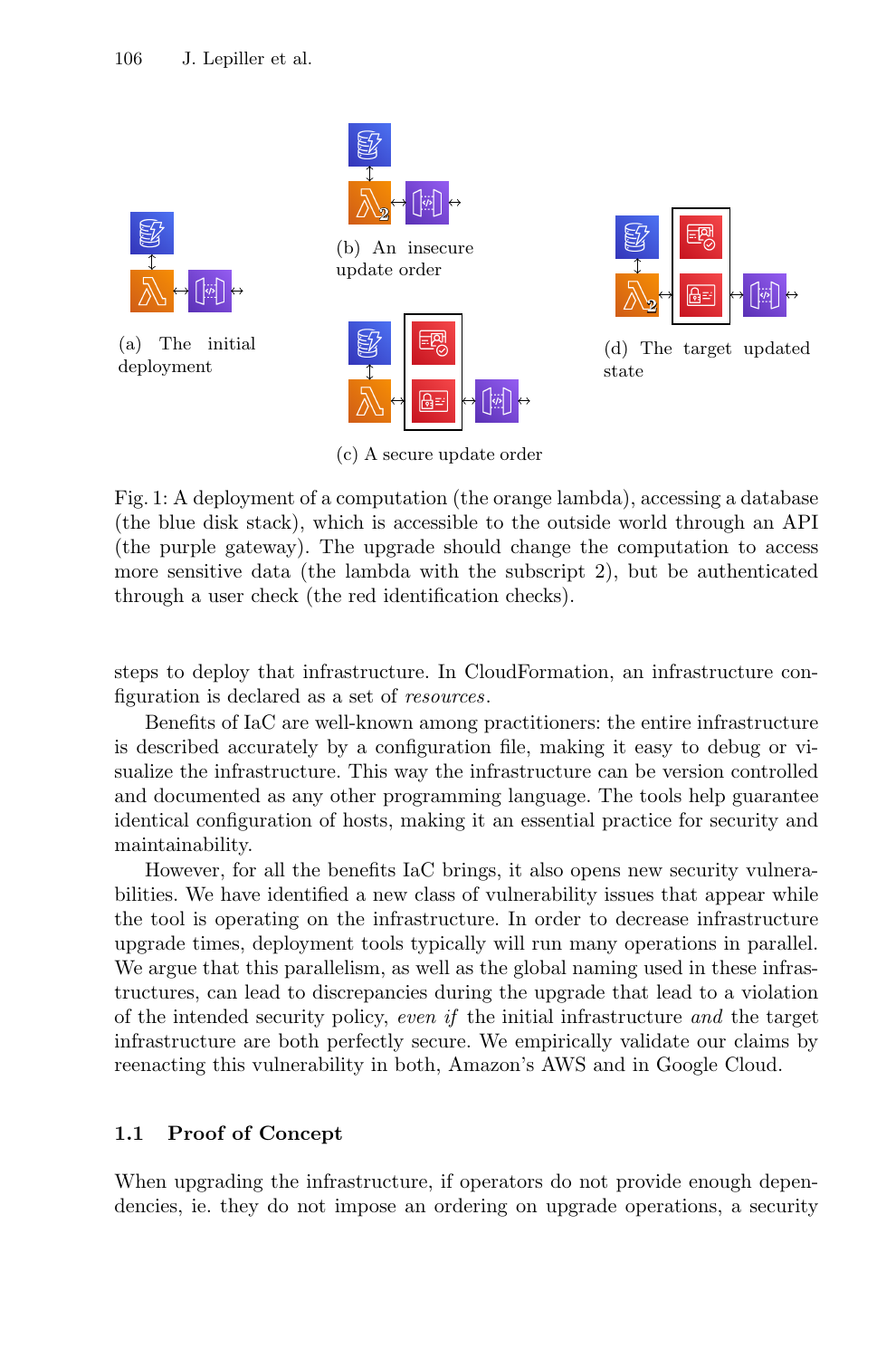policy and a protected service might be upgraded in an order that exposes private data. Consider an example given in Figure [1:](#page-1-0) an API service that replies to any request with some benign information, as depicted in Fig. [1a.](#page-1-1) The service is upgraded so that the API returns private information about users, and the security policy is modified to allow only authenticated users to access the service, as shown in Figure [1d.](#page-1-2) This architecture is a core architectural building block for serverless computing. This same configuration is recommended in AWS's "Well Architected" developer guideline series [\[1\]](#page-16-3). The upgrade code is functionally correct and implements the desired change, but the user did not specify ordering constraints. However, without such constraints, there are two possible upgrade plans. First, as shown in Figure [1b,](#page-1-3) the backend computation may be updated first. In this case, since the authentication has not yet been added to the API, there is a short period of time where private data is publicly accessible. The amount of time this information is exposed depends on the cloud service provider and the particulars of the infrastructure, but typically ranges on the order of seconds to minutes. We call this kind of attack intra-update sniping vulnerability. The second possible upgrade order, shown in Figure [1c,](#page-1-4) implements the desired secure update order. Enforcing the second ordering requires the user to explicitly specify an ordering constraint that the authentication must be added before the backend computation is updated.

Another instance of intra-update sniping vulnerability happens when components are added or removed from an infrastructure, but no ordering constraints are given between them and components that use them. As an example, suppose a user is adding a lamda that reads data from a new S3 bucket. If no dependency is specified, the lambda could be created and connected to the bucket before CloudFormation recognizes that the bucket is already owned. The attacker who owns this bucket may then inject their data into the user's system during the time it takes CloudFormation to notice the naming conflict and roll back the migration. This is related to the issue of S3 bucket namesquatting [\[15\]](#page-16-4).

Although this paper is mostly focused on Amazon's infrastructure, we have successfully reproduced a similar scenario in Google Cloud, demonstrating that intra-update sniping vulnerabilities are not limited to one cloud provider. We reported this issue to Google, and although they acknowledged the problem, they explicitly stated that it is the responsibility of the user to ensure the security of their deployment.

#### 1.2 Detecting Intra-update Sniping Vulnerabilities

We propose a tool, Häyhä, that detects possible intra-update sniping vulnerabilities and proposes solutions to users. Häyhä allows CloudFormation users to check the security of planned updates to their infrastructure, before they actually deploy the update. Although our tool is specifically engineered to work with CloudFormation, this class of vulnerabilities is not limited to it, and the proposed solution is generic enough to be adopted in any other Infrastructure as Code language.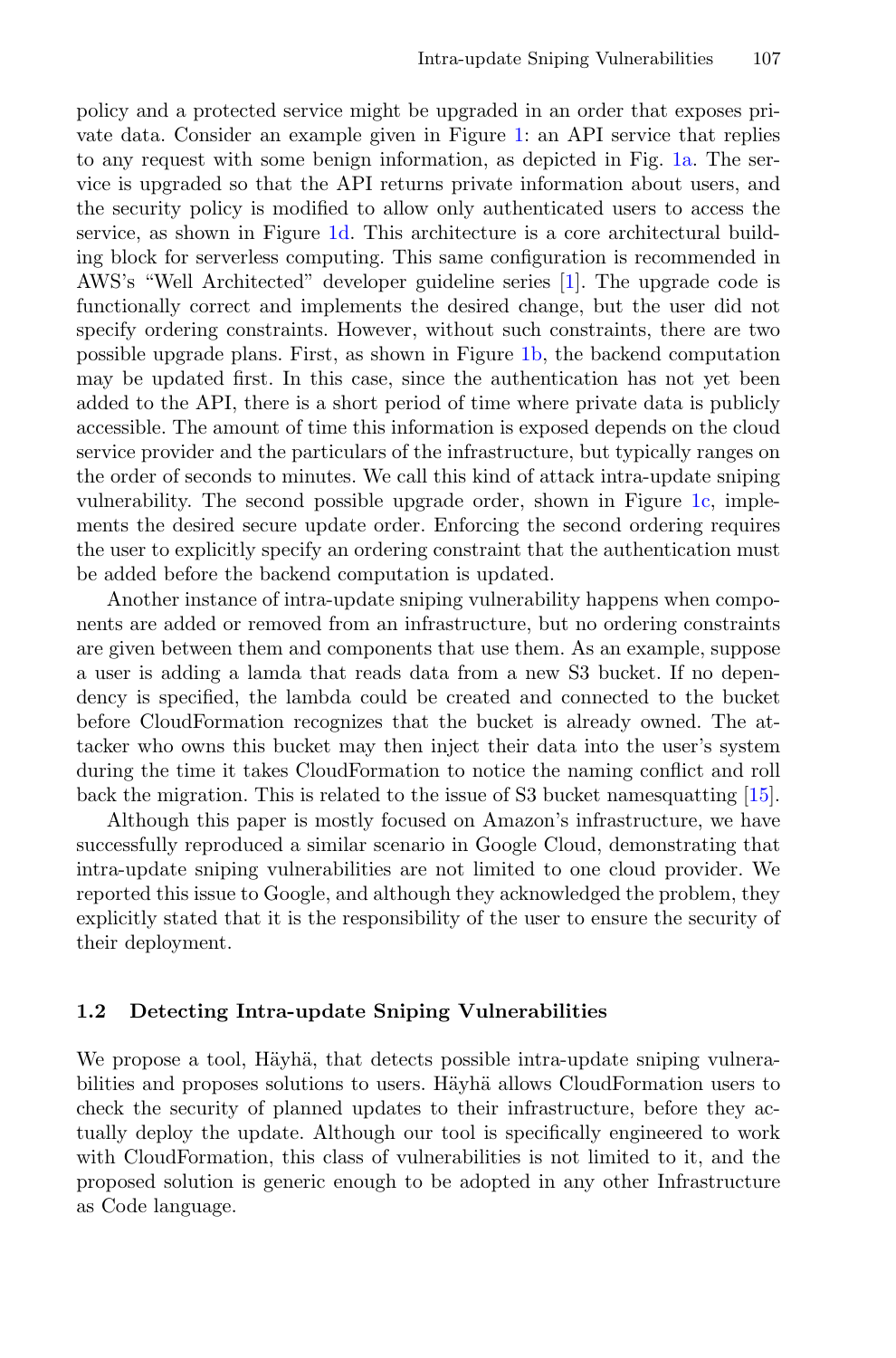The main challenge in detecting intra-update sniping vulnerabilities is in determining the underlying issue with common deployment models that lead to the security vulnerability. We identify parallelism and in-place upgrades as the root causes, arguing there is a trade-off in Infrastructure as Code between security and scalability. On the opposite side of this trade-off, some practitioners advocate for Immutable Infrastructure [\[12\]](#page-16-5) management, which re-builds the entire infrastructures from scratch on each update and only switches atomically to the new infrastructure when it is ready. This practice would guarantee atomicity of updates to the infrastructure and the absence of intra-update sniping vulnerabilities. However, this comes with a huge cost in terms of scalability and does not apply well when statefulness is required (for example, migrating an existing database), making it a less attractive practice.

Naturally, there is a connection between intra-update sniping vulnerability and the problem of data races and concurrent access. Our proposed solution, of adding ordering constraints, is somewhat similar to generic tools in the concurrency domain, such as memory barriers or locks [\[19,](#page-17-2)[16](#page-16-6)[,24\]](#page-17-3), that add constraints to the order of execution of a program. However, the focus of our work are configuration files that describe infrastructure, not programs. We cannot simply apply existing work, because these configuration files do not have a formal semantics, creating this way an additional challenge for our problem domain.

In summary, we identify the following key contributions of this paper:

- The description of intra-update sniping vulnerabilities and how they arise in IaC services, with examples in AWS and Google Cloud.
- An intermediate representation of IaC configurations that allows us to reason about security and network properties of a deployment, as well as about changes in deployments.
- $-$  A tool, Häyhä [\[17\]](#page-16-7) that statically checks for potential intra-update sniping vulnerabilities in a proposed infrastructure update.
- $-$  An evaluation on CloudFormation files scraped from GitHub, showing Häyhä scales and runs fast enough to be adopted into developer workflows.

# 2 A Model for Infrastructure as Code

Our tool, Häyhä, detects the possibility of a sniping attack in future deployments. It analyzes the given deployment and raises alarms when it detects potential security issues. The tool follows steps that we further detail in this section.

Step 1: Internal representation. First, Häyhä reads the configuration of the current and target infrastructure and translates them to the internal representation. This representation is a dataflow graph identifying which component of the infrastructure has access to which other components, and under which security assumptions. Figure [2](#page-4-0) shows two such simplified dataflow graphs that our tool built from arch in Fig. [1.](#page-1-0) From this graph, Häyhä learns the desired security level of each component. In this section we describe how to compute security levels of resources in a given CloudFormation file: in Section [2.1](#page-5-0) we describe the concrete syntax of a general CloudFormation file and how it applies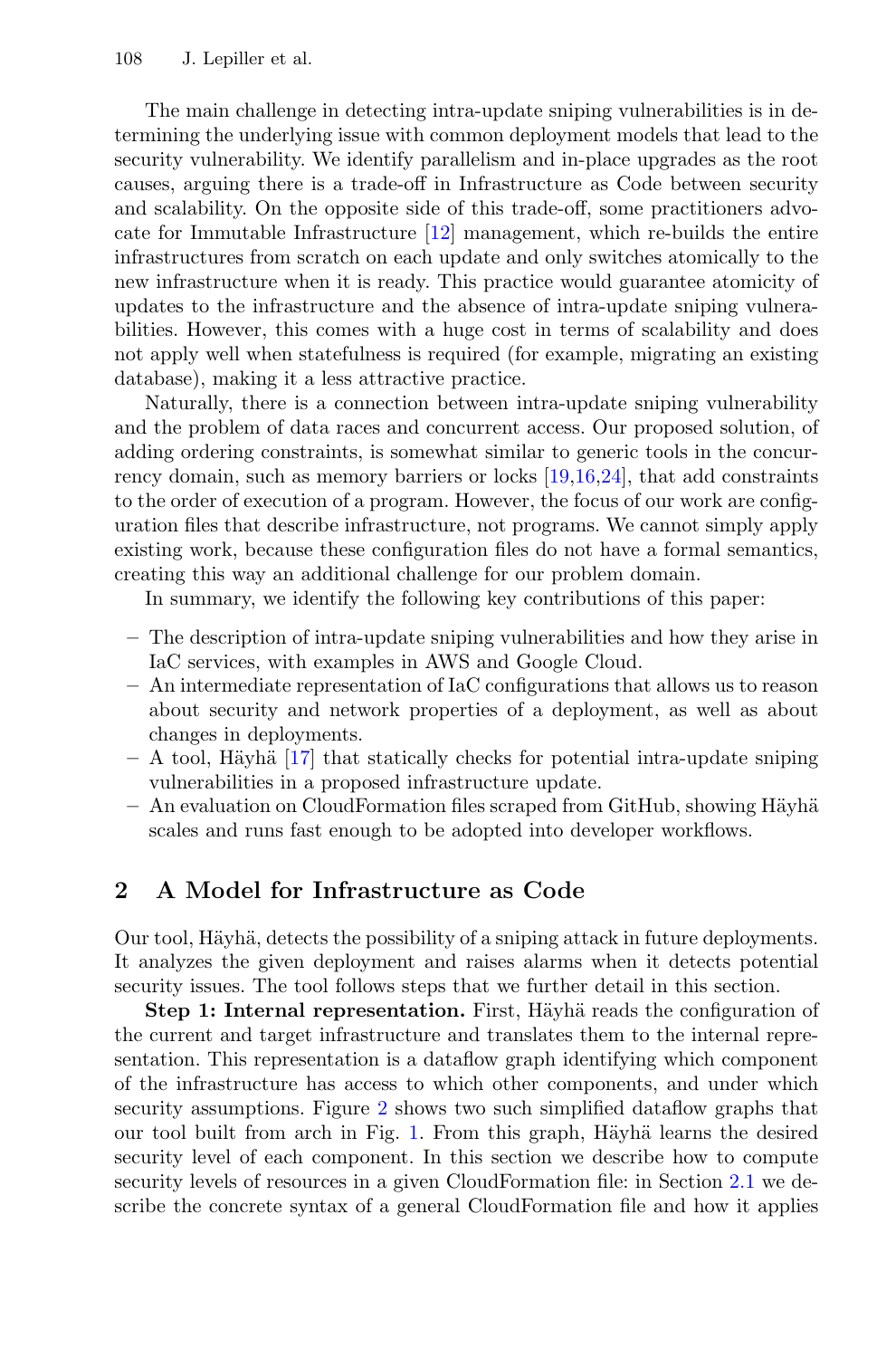<span id="page-4-0"></span>

Fig. 2: Dataflow graphs derived from an infrastructure

to other IaC tools; in Section [2.2](#page-6-0) we describe how we model an infrastructure in terms of network communication and security; finally, in Section [2.3](#page-7-0) we show the execution semantics and computation of the security level of resources in an infrastructure.

Step 2: Capturing all potential upgrade states. After the initial and target configurations are converted to our model, Häyhä builds an *upgrade state*, designed to represent every possible intermediate infrastructure that could exist during the upgrade. In Section [2.4](#page-8-0) we formally define the upgrade semantics from an initial state to a target state in terms of our model, while in Section [3.1](#page-10-0) we show how the upgrade state is built in practice. Figure [3](#page-4-1) shows such a state, in form of a graph, which contains a path (Web to  $PublicGet$  to  $PrivateLambda$ ) allowing any user on the web to access a sensitive resource in a non-secure manner. Finally, in Section [3.2](#page-11-0) we discuss how dependency relations refine the upgrade state.

<span id="page-4-1"></span>

Fig. 3: Upgrade State with a Path Exposing a Security Vulnerability

Step 3: Analysis. (Section [3.3\)](#page-13-0) Häyhä computes an over-approximation of the intermediate states and the security level of their nodes in order to answer two questions: 1) is every node in every possible intermediate state at least as secure as the corresponding node in the initial or target configuration? and 2) does every node in every possible intermediate state communicate only with existing nodes? Any possible violation is reported to the user so they can take action and modify their target configuration accordingly. For example, using the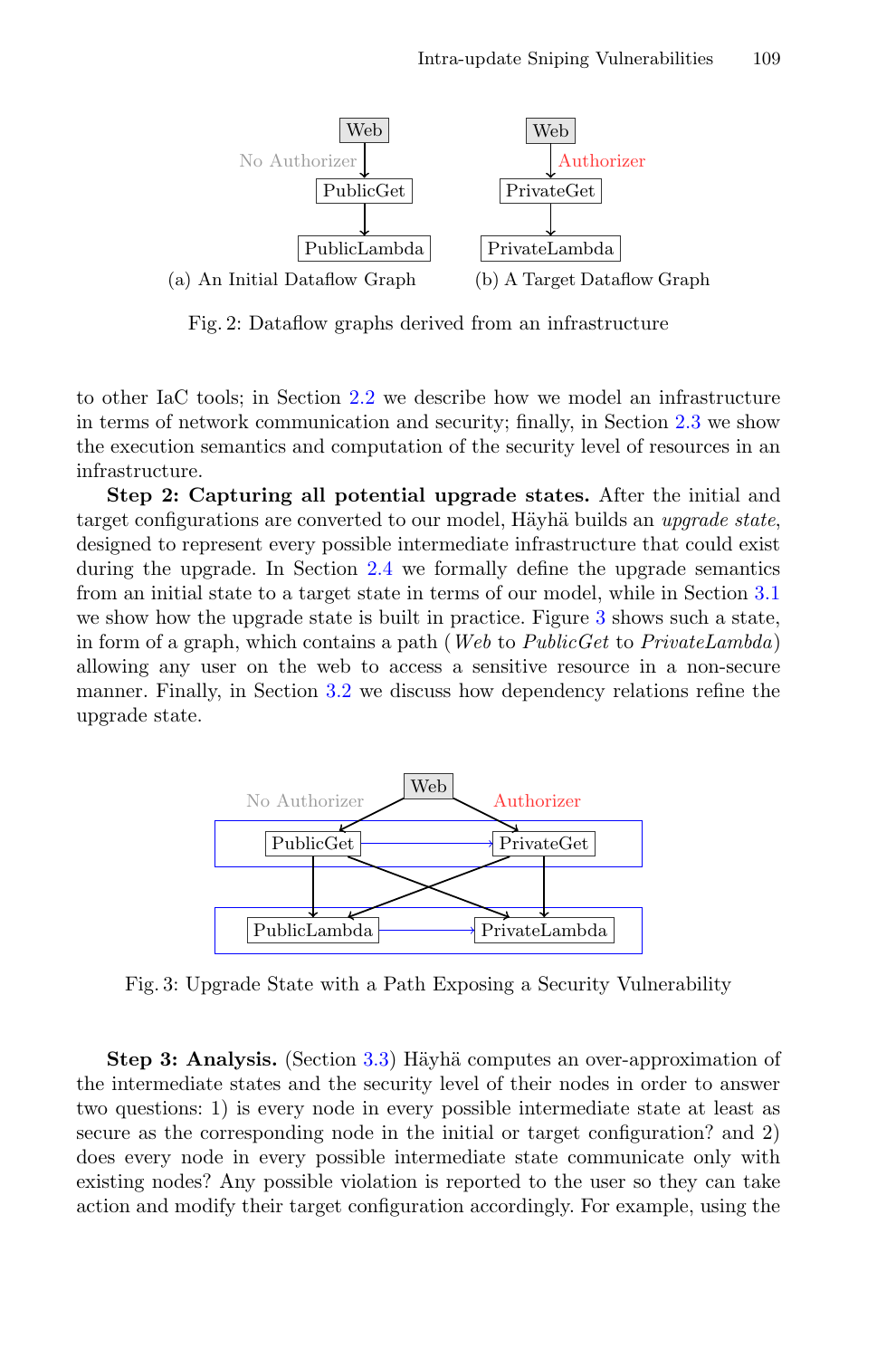DependsOn keyword, one can enforce build orders in a CloudFormation file. For Figure [3,](#page-4-1) Häyhä reports the possible insecure access to PrivateLambda:

Resource PrivateLambda is not sufficiently protected, it needs at least Authorizer and is protected by None during upgrade. Add DependsOn properties to ensure correct security.

### <span id="page-5-0"></span>2.1 CloudFormation Infrastructures

CloudFormation uses a declarative language in which users can specify the desired state of their system. An example of a CloudFormation file is given on the left side of Figure [4.](#page-6-1) It shows a simplified example of an infrastructure in which an API can be called to access the result of running a Lambda (a simple function). There are no formal semantics for CloudFormation files  $[4,9]$  $[4,9]$  – they are simply YAML or JSON files created from the given AWS CloudFormation templates. Other tools, such as Terraform by HashiCorp, follow a similar template-based design.

To formalize the behavior of IaC languages, we would also need to formalize the precise behavior of components. However, these components are very diverse, ranging from firewalls and HTTP servers to general purpose machines or even entire network configurations. Fortunately, the intra-update sniping vulnerability is independent from the precise behavior of individual components, and we only need to analyze the network and security behavior of the infrastructure. We only track the security level of requests, and abstract away from their content. To describe our model, we need to introduce three concepts used in IaC:

A component of the infrastructure is called a resource. Every configuration file declares a set of resources and their configurations (e.g. Figure [4\)](#page-6-1). Some resources, like the LambdaExecutionRole and the LambdaPermission are security resources, and they prevent an unauthorized use of other resources. Other resources, like the  $Greenalambda$  and the  $GreenalReduestGET$  are actual running processes, the later also being publicly accessible. Finally, some resources do not correspond to a running process, but to a group of resources such as  $GreetingApi$  that gives some configuration value to every resource in the group.

A resource's configuration may reference other resources, and we record that information in our model. Based on the CloudFormation documentation, we distinguish different types of references that we list below:

- network references $(\mathbf{r}, \mathbf{r}')$  are directed network connections between two components r and  $r'$ , that allow r to send requests to  $r'$ , and receive answers.
- incoming protection references $(r, s)$  protect all incoming requests to a resource  $r$ , using a security resource  $s$ .
- outgoing protection references $(r, s)$  protect all outgoing requests from a resource r, using a security resource s.
- connection protection references $(r, r', s)$  protect a specific connection between two resources  $r$  and  $r'$  using a security resource  $s$ .
- collection references(c, r) specify a resource r is in a specific collection resource c.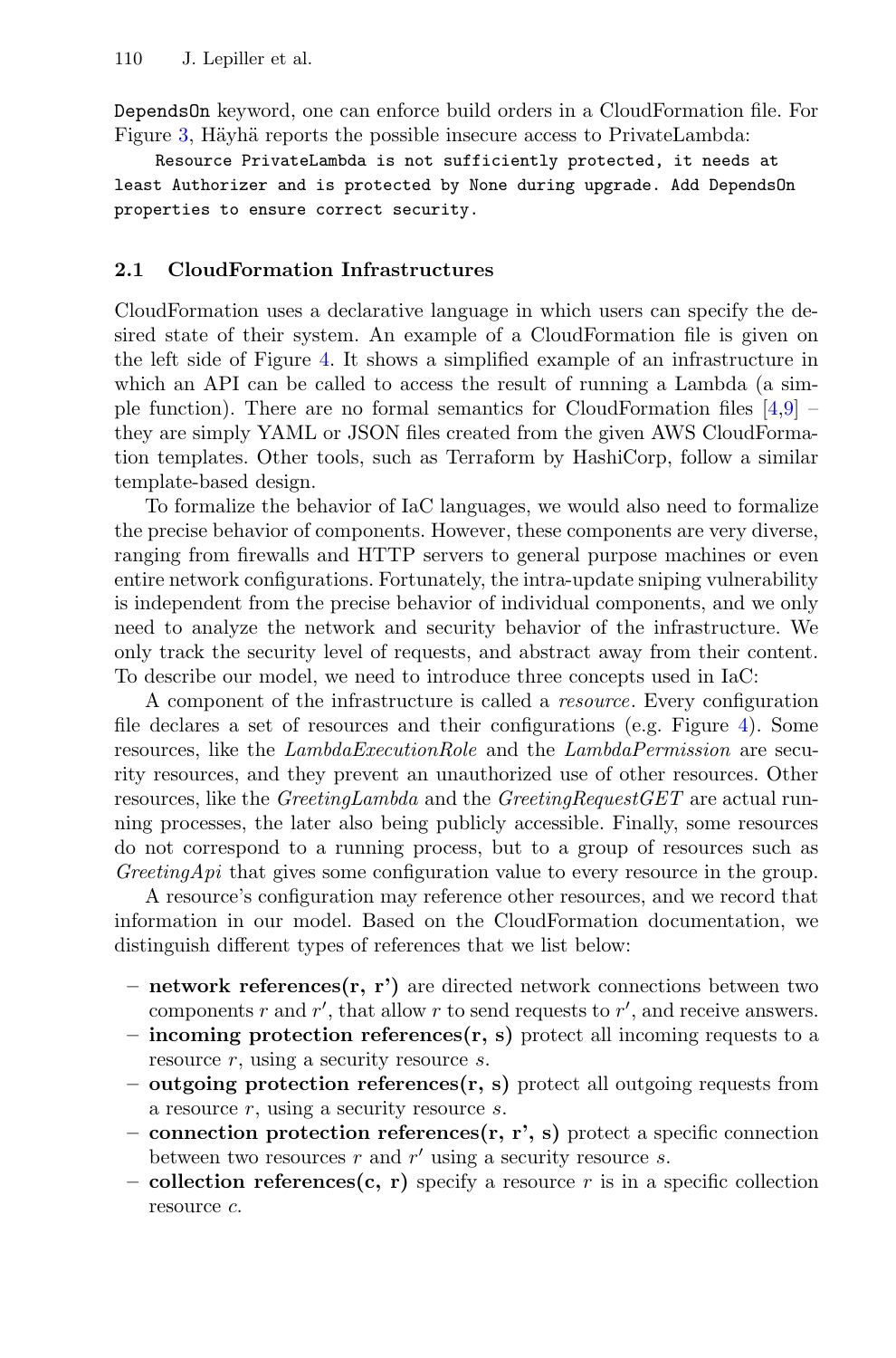```
CloudFormation File Corresponding Model
{ "Resources": {
"LambdaPermission": { LambdaPermission [security]
 "Type": "AWS::Lambda::Permission",
 "Properties": {
   "FunctionName": "GreetingLambda", connection security(GreetingApi, Greet-
   "SourceArn": "GreetingApi" ingLambda, this)
 }
},
"GreetingLambda": { GreetingLambda
 "Type" : "AWS::Lambda::Function", intrinsic security: \top"Properties": {
   "Role": "LambdaExecutionRole"
 }
},
"GreetingRequestGET": { GreetingRequestGET [public]
 "Type": "AWS::ApiGateway::Method", intrinsic security: \top,
 "Properties": {
   "Integration": "GreetingLambda", network(this, GreetingLambda),
   "RestApiId": "GreetingApi" collects(GreetingApi, this)
 }
},
"GreetingApi": { GreetingApi [collection]
 "Type": "AWS::ApiGateway::Api" intrinsic security: \top},
"LambdaExecutionRole": {
 "Type": "AWS::IAM::Role"
 "Properties": {
   ...
 }}}}
```
Fig. 4: Mapping Between a CloudFormation File and our Model

Each of these reference types can be present in any resource, any number of time. The resource it is declared in can take any role in the relation that it defines, and we represent the resource as this in the model, as shown on the right side of Figure [4.](#page-6-1)

In CloudFormation, a dependency is declared by using e.g. the  $DependsOn$ keyword. A dependency restricts the order in which updates can occur: before a resource can be updated, all the resources it depends on must have been updated.

### <span id="page-6-0"></span>2.2 Model of a CloudFormation Infrastructure

We now describe a model for a CloudFormation infrastructure. We define a state  $S = (R, D)$  as a set of resources and a partial order that represents the dependency relation between resources. A resource is a tuple composed of a name (string), a type, an intrinsic security context, an origin flag, the different types of references discussed above, and the original configuration of the resource.

With  $(id, id') \in D$  we denote that id depends on id', and that id cannot be upgraded until  $id'$  is upgraded.

The origin flag denotes whether the resource comes from the initial state or the target state during an upgrade, but it is not used at all when dealing with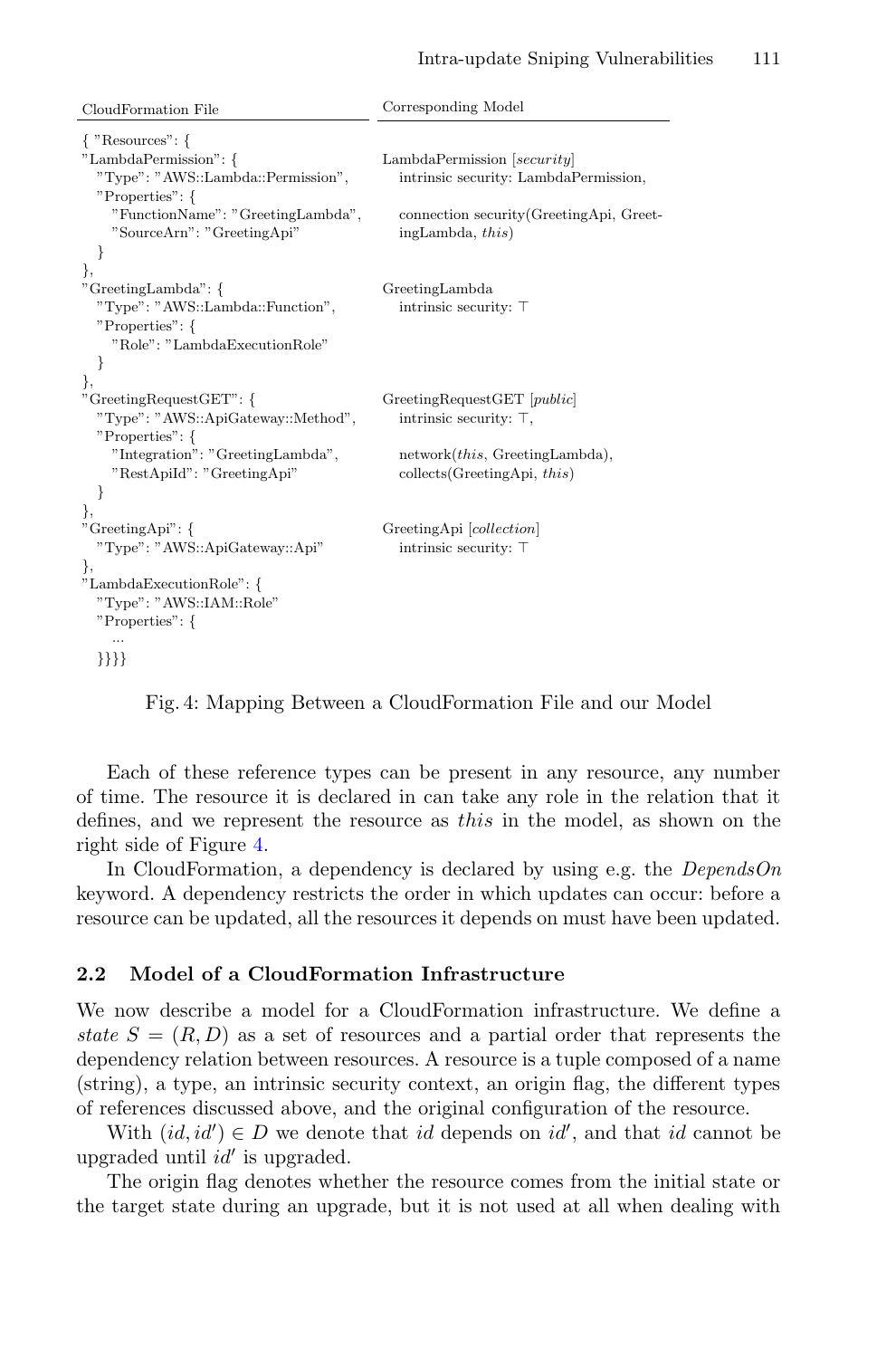a single state. Similarly, the original configuration's type is not further defined, and depends on the vendor. It is not used for a single deployment, and we only use it to check for equality of resources when updating an existing deployment.

Inspired by Abstract Interpretation [\[10\]](#page-16-10), we define a security context as an abstract domain with a partial order and some abstract operations: a top, a bottom, a meet, and a join. When two security contexts are comparable  $(x \sqsubseteq y)$ , we say that x is less permissive than y, or that x is more secure than y.

We define predicates that can help us to express some properties of resources in a specific state S: collection(r), resp. security(r), means that r is a resource whose type is that of a collection resource, resp. a security resource. We use  $public(r)$  to denote when r is a resource whose type is that of a resource that can be accessed from anywhere on the internet (although this might be restricted with security references), or if it is contained in a collection that is itself publicly accessible.

Definition 1 (connection). A connection is possible between two resources when there is a network reference between them or resources that collects them.

 $ref(r,r') \iff \exists c, c'. \land$  $\sqrt{ }$  $\frac{1}{2}$  $\mathcal{L}$  $network\,\,reference(c,c')$  $r = c \vee collects(c, r)$  $r' = c' \vee collects(c', r')$ 

The security of a connection is the minimum security level a request from  $r$  must have to be able to reach  $r'$  directly. This definition reflects the fact that, when a connection is secured by multiple security resources, it must have sufficient authority to be accepted by all of them.

#### Definition 2 (connection security).

$$
security(r,r') \iff \sqcap \left\{ \begin{aligned} &\left\{ \exists c, c' \cdot \vee \left\{ \begin{aligned} \begin{matrix} incoming\ protection(c,s) \\ outgoing\ protection(c',s) \\ connection\ protection(c,c',s) \\ with \;\wedge \; \left\{ \begin{matrix} (r = c \vee collects(c,r)) \\ (r' = c' \vee collects(c',r')) \end{matrix} \end{matrix} \right\} \end{aligned} \right\} \right\} \end{aligned}
$$

#### <span id="page-7-0"></span>2.3 Execution Semantics

The execution semantics for our intermediate representation is given below. The semantics explains which resources are allowed to talk to which resources, and under which security level. When we write  $L \vdash r \rightarrow r'$ , it means that r is allowed to send a request to  $r'$ , under the security level  $L$ .

A request can come from the internet (represented with the constant W) and reach a public resource  $r'$  if it has a sufficient security level L. Similarly, a request can come from a resource  $r$  and reach  $r'$  if it has a sufficient security level,  $r'$  is not a collection, and both resources have an adequate configuration that allows them to communicate.

$$
\text{OutsideRequest} \xrightarrow{r' \in R} \neg collection(r') \quad L \sqsubseteq security(W, r') \quad public(r')
$$

$$
L \vdash W \to r'
$$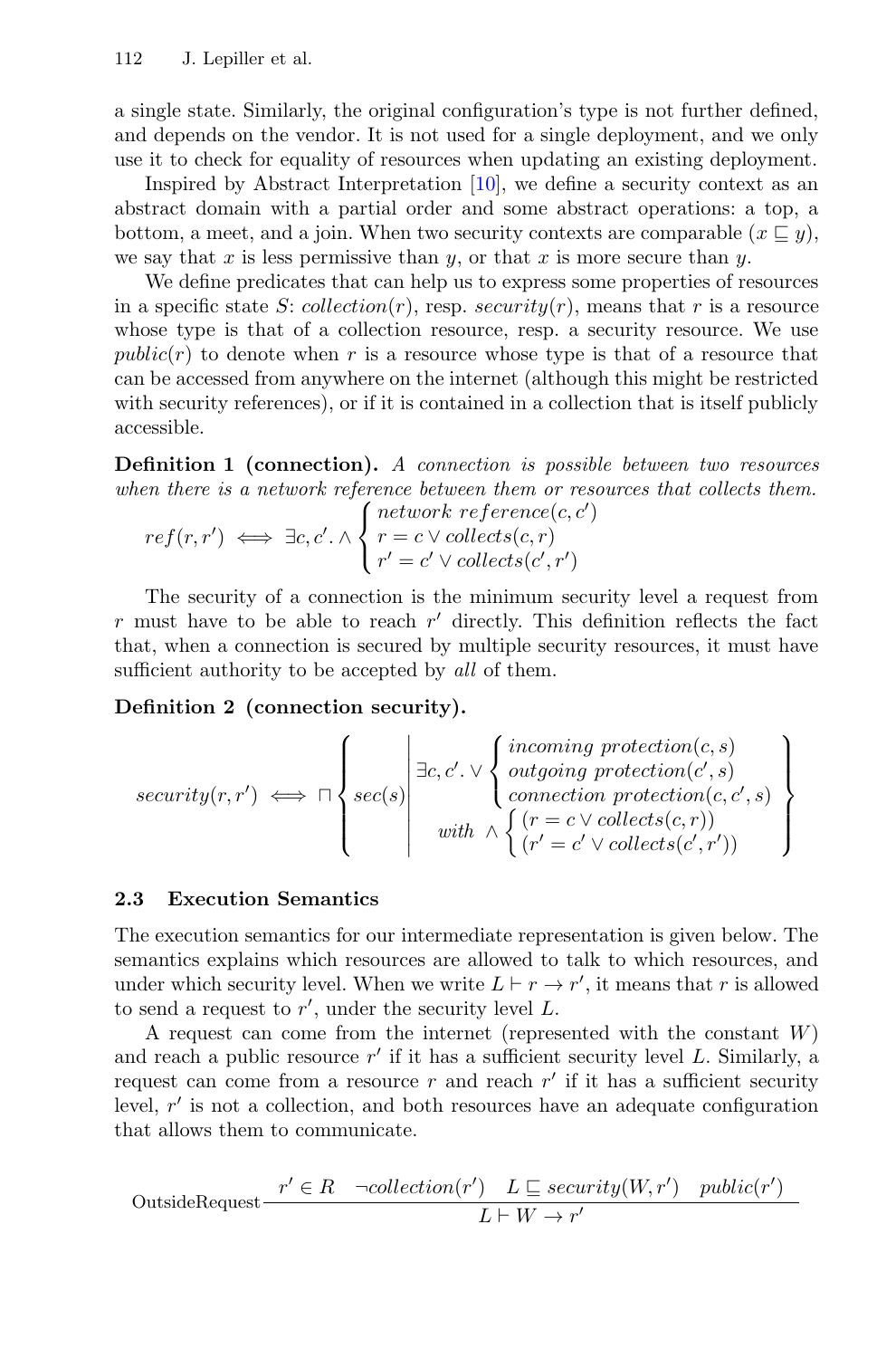$$
\text{InternalRequest} \begin{array}{c|cc} (r, r') \in R^2 & \neg collection(r') & L \sqsubseteq security(r, r') & ref(r, r') \\ & L \vdash r \to r' \end{array}
$$

A path  $P$  is a finite sequence of resources whose first resource is public, and subsequent resources can be reached from the previous, using the above semantics under some security level. The security of a path is then defined as the minimal security level under which every node can be reached in the above semantics:

$$
security((r_1, \ldots, r_n)) = \wedge_{i=1}^n security(r_{i-1}, r_i)
$$

with  $r_0 = W$ . We note  $W \rightarrow^* r$  the set of paths whose last element is r. Similarly, the security of a node is defined as the minimal security level under which the node can be reached by at least one path:

$$
Sec(r) = \vee \{security(P)|P \in W \rightarrow^* r\}
$$

When the infrastructure, under which we consider the security of resources, is not clear from the context, we clarify that with a subscript  $Sec_S(r)$ .

**Definition 3 (Substate).** When comparing two states,  $S_1$  and  $S_2$ , we say that  $S_1 \subseteq S_2$  when

- Every resource of  $S_1$  is a resource of  $S_2$  and
- For every pair of resources  $r, r'$  in  $S_1$ , if  $L \vdash r \rightarrow r'$  holds in  $S_1$ , then it also holds in  $S_2$ .

Our first lemma states that, when a state is a substate of another, its nodes are at least as secure as the other.

# <span id="page-8-1"></span>Lemma 1 (Substate Security).  $\forall S_1, S_2$ .  $\forall id \in S_1$ .  $S_1 \subseteq S_2 \implies Sec_{S_1}(id) \sqsubseteq Sec_{S_2}(id)$

*Proof.* We note that by definition, id is in both states. Additionally, any path in  $S_1$  is also a path in  $S_2$ , and since the security of connections in  $S_1$  is more secure than the same connections in  $S_2$ , the security of paths in  $S_1$  is greater than the security of the same paths in  $S_2$ .

The security of a node is the meet of the security of paths that lead to it in the state. Paths that lead to *id* is  $S_2$  are the paths that lead to it in  $S_1$ , and potentially additional paths. Therefore, the security of  $id$  in  $S_1$  is greater than in  $S_2$ .

#### <span id="page-8-0"></span>2.4 Upgrade Semantics and Security Policy

In IaC tools, an upgrade changes a given infrastructure state to a new state. This is done by upgrading each node that needs to be changed as specified by the new configuration. Generally, nodes are upgraded in an unspecified order, even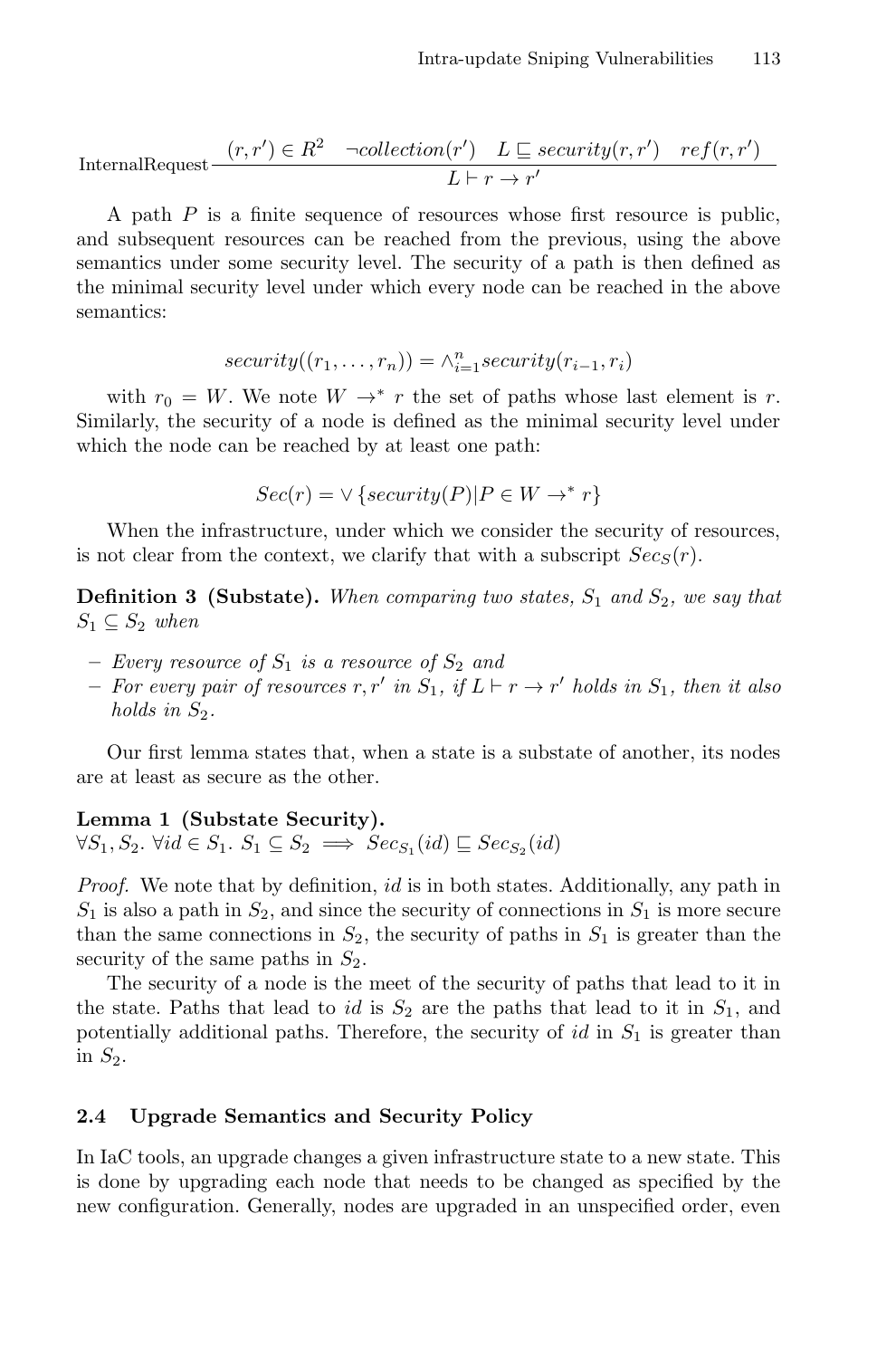in parallel, to improve deployment speed. Node updates are sent asynchronously to every service that needs to be updated, and there are dozens if not hundreds of steps each service must take to complete its update. When these upgrades are sent in parallel, it is difficult to reason about the state of the system as the running time for a node upgrade depends on the latency of the service. To model this behavior, we define an interleaving semantics for upgrades.

An upgrade starts in an initial state  $S_i$  and ends in a target state  $S_t$ . Additional dependency ordering information is provided by the relation D of the target state.

The configuration of an identifier can be updated if all its dependencies are already updated  $(\forall id', (id, id') \in R \implies S(id') = S_t(id'))$ , and it has not been updated yet:

$$
\text{UpgradeConf} \xrightarrow{S(id) \neq S_t(id) \quad \forall id', (id, id') \in R \implies S(id') = S_t(id')}
$$

$$
S \to S(id \leftarrow S_t(id)]
$$

A new resource can be created under the same conditions, if it was not present in the initial state:

$$
\text{UpgradeAdd} \begin{aligned} \frac{id \notin S \quad \forall id', R(id, id') \implies S(id') = S_t(id')}{S \to S(id \gets S_t(id)]} \end{aligned}
$$

An identifier can be removed, if it is not in the target state:

$$
\text{UpgradeDel} \frac{id \notin S_t \quad id \in S}{S \to S \setminus id}
$$

We collect every accessible intermediate state in a set denoted by Acc:

$$
\text{AccInit} \frac{}{\textcolor{red}{S_i \in Acc}} \qquad \text{AccNext} \frac{\textcolor{red}{S \in Acc\_S \rightarrow S'}}{\textcolor{red}{S' \in Acc}}
$$

Note that, in the absence of any dependency, Acc contains every combination where each resource is either at its initial or target configuration, leading to  $2^n$ possible intermediate states when  $n$  is the number of changed resources.

We next show that, when two identifiers are in a dependency relation, some intermediate states are not possible. For ease of expressing this lemma, we extend equality to also check whether *id* is in the domain of S. If *id* is neither in S nor S', we have  $S(id) = S'(id)$ . Otherwise, id must be in both and associated to the same configuration for the equality to hold.

#### <span id="page-9-0"></span>Lemma 2 (Dependency Restriction).

 $\forall (id, id') \in R, S \in Acc \implies S(id) \neq S_t(id) \vee S(id') \neq S_t(id') \vee S_t(id) =$  $S_i(id) \vee S_t(id') = S_i(id')$ 

*Proof.* By induction of  $S \in Acc$  and by case analysis on the inequality that holds in the inductive case.

We now define the security policy as: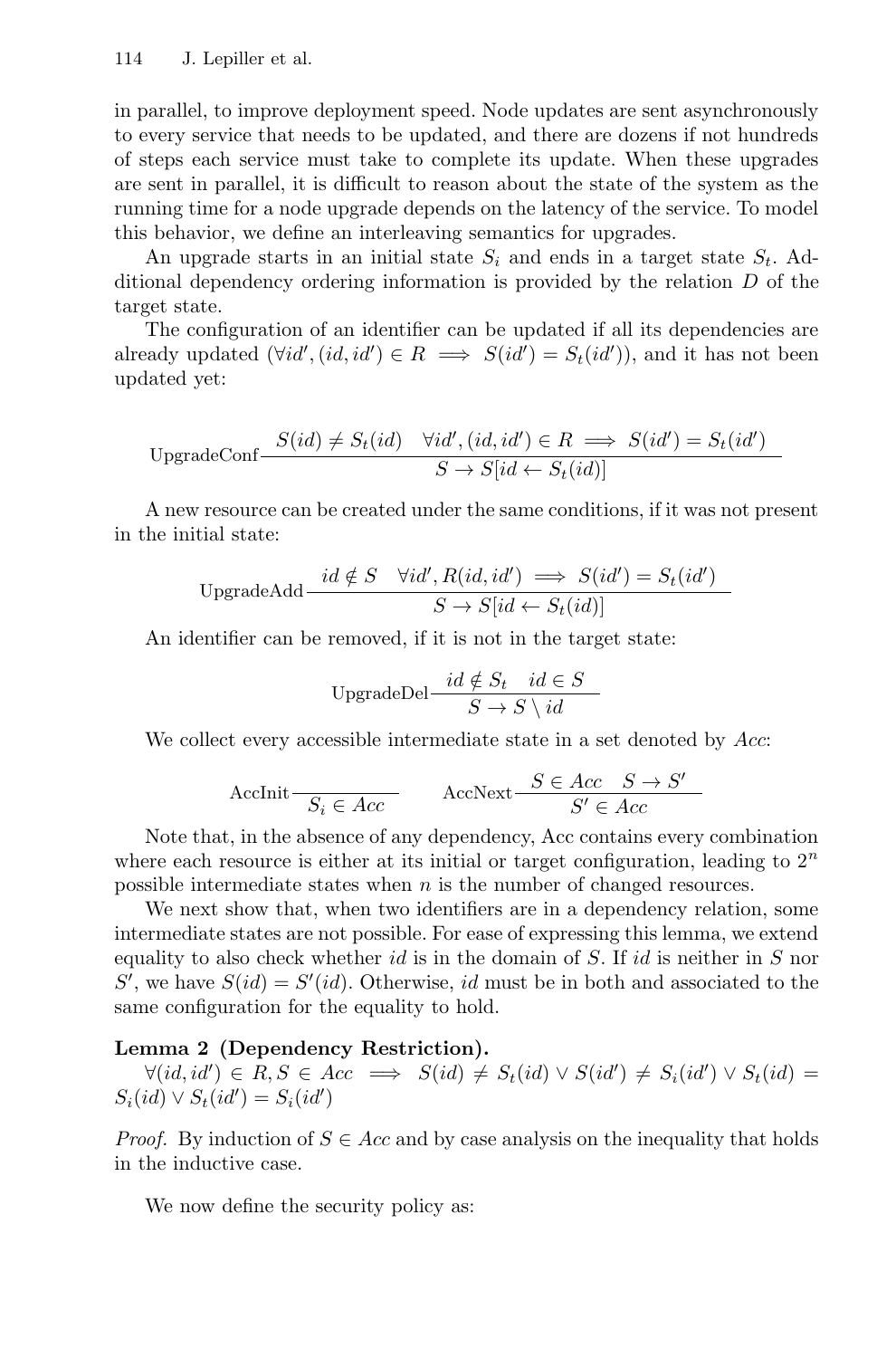**Definition 4 (Security Policy).** A deployment from  $S_i$  to  $S_t$  is secure iff:

$$
\forall S \in Acc, \forall id, \begin{cases} \text{Sec}(S, id) \sqsubseteq \text{Sec}(S_i, id) & \text{if } S_i(id) = S(id) \\ \text{Sec}(S, id) \sqsubseteq \text{Sec}(S_t, id) & \text{if } S_t(id) = S(id) \\ \text{Sec}(S, id) = \bot & \text{otherwise (id is not in S)} \end{cases}
$$

Our work focuses on security issues that happen during upgrades, assuming that the initial and target states are both secure. We require that in any intermediate state any resource is at least as secure as their counterpart in the initial or target state, depending on where their configuration comes from.

### 3 Architectural Design of the Häyhä Tool

#### <span id="page-10-0"></span>3.1 Upgrade States

To verify the security of intermediate states, we could compute all the possible intermediate states and pass them to existing tools that could check the security of such states. However, this approach has two main drawbacks. First, we would need to construct  $2<sup>n</sup>$  intermediate states, which does not scale for large infrastructure changes. Second, the result of such tools would not be easy to understand for end users, as they would report issues with states that are not defined or even considered by the user. Our goal is a tool that is both scalable and able to provide suggestions on how to change the target configuration, not some hidden intermediate configuration.

<span id="page-10-1"></span>

Fig. 5: Example Upgrade State

To address scalability we introduce upgrade states which represent multiple states on which we can apply the same execution semantics. Recall that a state is composed of a list of resources with their origin, type and references, and of a dependency relation. An upgrade state is composed in the same way. The set of resources is the union of the resources from the initial and target states, excluding initial resources that only differ from their target counterpart by their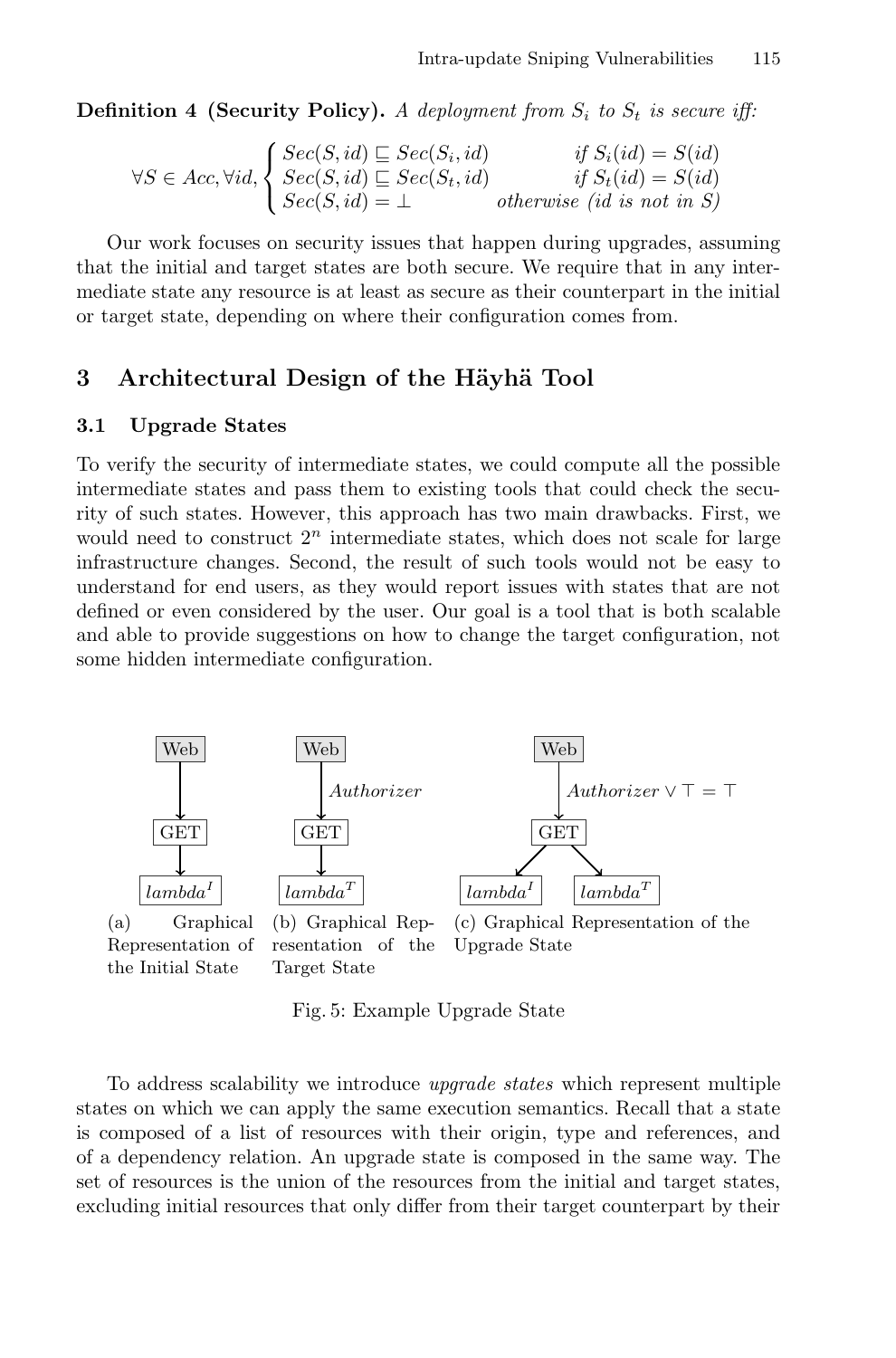provenance flag. When resources are added or removed from an infrastructure, we introduce an empty resource for each of them. They represent the absence of these resources. The dependency relation of the upgrade state is the dependency relation of the target state.

The execution semantics of an upgrade state is the same as the execution semantics of a normal state. Since the upgrade state represents multiple versions of the same resources at the same time, we need to change the definition of the security level of a connection between resources. An example of an upgrade state is given in Figure [5.](#page-10-1) The initial state has an API, a GET method and a lambda, and everything is public. The target state modifies the lambda and adds an authorizer. The upgrade state is comprised of the unchanged API, the target authorizer (with an empty resource as its initial counterpart), the GET method (which did not change), and the two variants of the lambda. The connection to the GET method is protected either by the empty node  $(\top)$  or the target authorizer. The minimal security level for this connection is therefore  $\top$ .

In summary, when a security resource is relevant for a connection, we need to consider its counterpart that has a different provenance flag. If it is also relevant, the connection is protected by the disjunction of the security level of these resources (they cannot both exist at the same time, but one of them exists at any given time). If it is not relevant, the upgrade state represents at least one case where the security resource is not relevant, meaning that the connection is protected by the disjunction of the first security level and  $\top$ , which is  $\top$ (no security at all). If the counterpart is an empty resource, the upgrade state represents at least one case where the security resource was deleted (or not yet added), so the connection is also unprotected. If there is no counterpart, the connection is simply protected by the resource, because it does not change in any way during the upgrade.

We denote by  $U(S_i, S_t)$  the upgrade state created from the initial state  $S_i$ and the target state  $S_t$ . We now show that this state indeed collects all possible intermediate states.

### <span id="page-11-1"></span>Lemma 3 (Upgrade Graph is an Overapproximation).

 $\forall S \in Acc.S \subseteq U(S_i, S_t)$ 

*Proof.* To apply the definition, we first show resources of S are resources of  $U$ . Then, we show that any connection in  $S$  is a connection in  $U$ , because resources come with the same references in both states.

### <span id="page-11-0"></span>3.2 Splitting Dependencies

We have seen that the upgrade state created from the initial and target configurations is an over-approximation of all the intermediate states, when we do not consider dependencies. Because dependencies reduce the number of intermediate states, the upgrade state might not be precise enough and might produce a warning when no actual intermediate states violate the security policy.

**Variants**. When the state has two nodes  $A$  and  $A'$  with the same identifier, but a different label, we call them a variant of one another. When A belongs to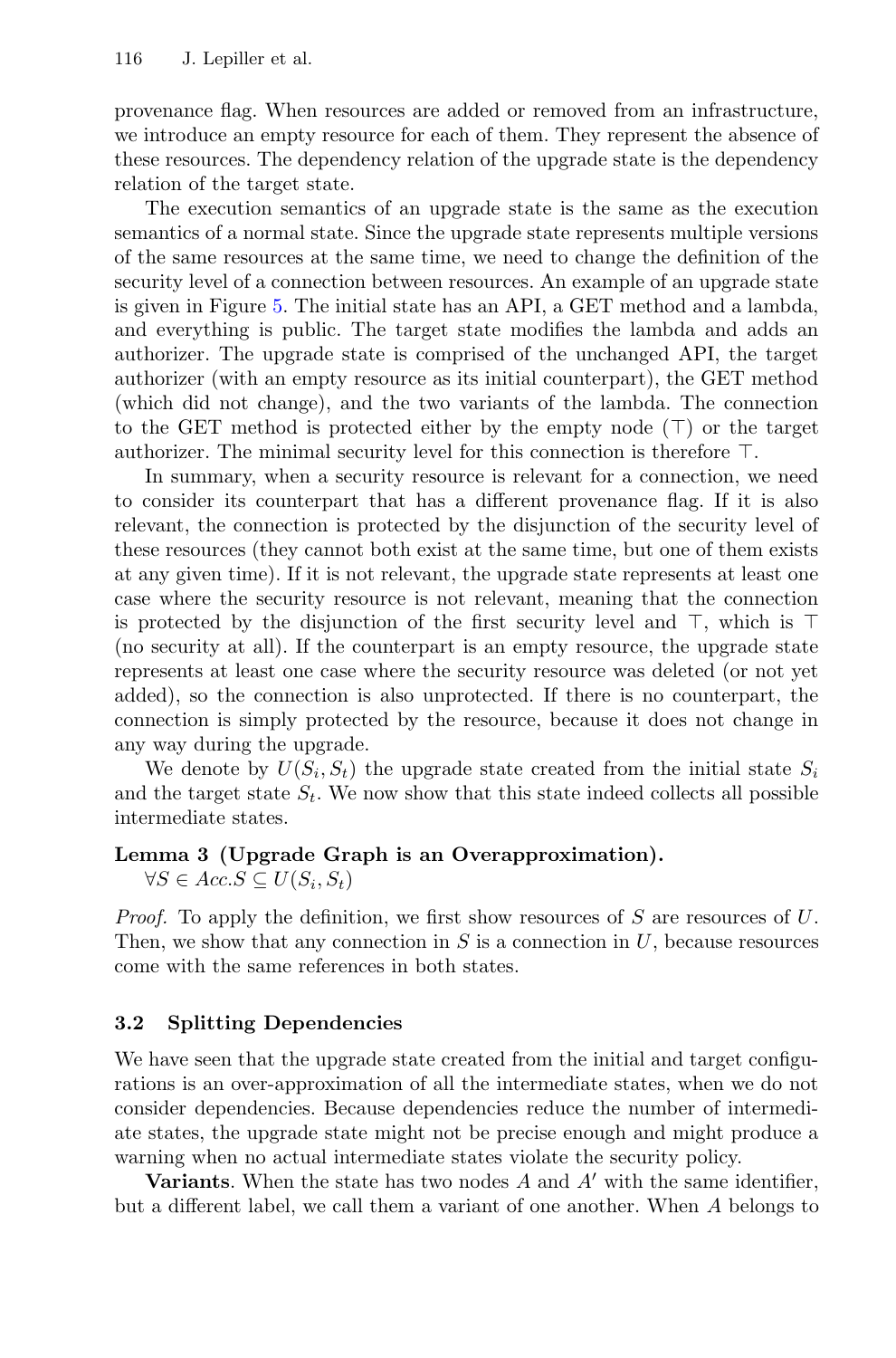the initial configuration and  $A'$  to the target configuration,  $(A, A')$  is called an upgrade pair.

We refine the upgrade state by splitting it along a dependency. Considering a state S, its dependency relation D, and two target resources  $(A', B') \in D$ , the split of S,  $split(S, A', B')$  is a set of upgrade states. Suppose A' and B' are, respectively, part of an upgrade pair  $(A, A')$  and  $(B, B')$ . Then,  $split(S, A', B')$ is the set of three upgrade states, where only one of  $A$  or  $A'$  remains, and only one of  $B$  or  $B'$ . We exclude the case where  $A'$  and  $B$  remain. When any of these nodes does not exist, the number of possible combination is reduced. When only  $A'$  and  $B$  exist in  $S$ , we have found an impossible situation, and the result of splitting is the empty set.

Although this process creates an exponential number of states, the number of dependencies tends to be limited in practice, because they slow upgrades down. At the same time, a big number of dependencies actually reduces the number of possible intermediate states, until every node is in a dependency, in which case there are exactly n intermediate states.

We now prove that splitting the upgrade state is correct, in the sense that the set of states  $split(S)$  still contains all the possible intermediate states  $(Acc)$ :

#### <span id="page-12-1"></span>Theorem 1 (Correct Split).

 $\forall S \in Acc. \ \exists u \in split(U(S_i, S_t)). \ S \subseteq u$ 

*Proof.* Let us take a state  $S \in Acc$  from the set of all possible intermediate states. Since splitting a state according to a dependency preserves the states from Acc (Lemma [4](#page-12-0) below), we can consider every dependency and split them in any order. Initially, it holds that  $S \subseteq U(S_i, S_t)$ , using Lemma [3.](#page-11-1)

Consider an upgrade state u such that  $S \subseteq u$  and  $D(id, id')$ . By Lemma [4,](#page-12-0) we can find a state  $u' \in split(u, id, id')$  such that  $S \subseteq u'$ .

After applying this for each dependency,  $u'$  is one of the states resulting from  $split(U(S_i, S_t))$ , and the claim of the theorem holds.

The following intermediate lemma is needed to prove the correction of the split. It states that if a state contains one of the accessible states, splitting a dependency in it results in a set of states, where one of them still contains this intermediate state.

<span id="page-12-0"></span>Lemma 4 (Split Graphs).  $\forall S \in Acc. \ \forall (id, id') \in D. \ S \subseteq u \implies \exists u' \in$  $split(u, id, id'), S \subseteq u'$ 

*Proof.* Take  $(A, A')$  the upgrade pair whose identifier is id. Similarly, take  $(B, B')$ the upgrade pair whose identifier is  $id'$ . Since  $S \in Acc, A'$  and B cannot both exist at the same time in S (Lemma [2\)](#page-9-0). Since  $S \subseteq u$ , we also know that u has at least one variant of id and one variant of  $id'$ , the ones that are present in  $S$ .

The states from  $split(u, id, id')$  are composed of the same nodes as u, except for  $id$  and  $id'$ , where they all have one of the four possible combinations of initial and target states, except for the pair  $A', B$ . Since S doesn't have them both either, one states has the same variants of  $id$  and  $id'$  as  $S$ , and we call it  $u'$ . We now show that  $S \subseteq u'$ .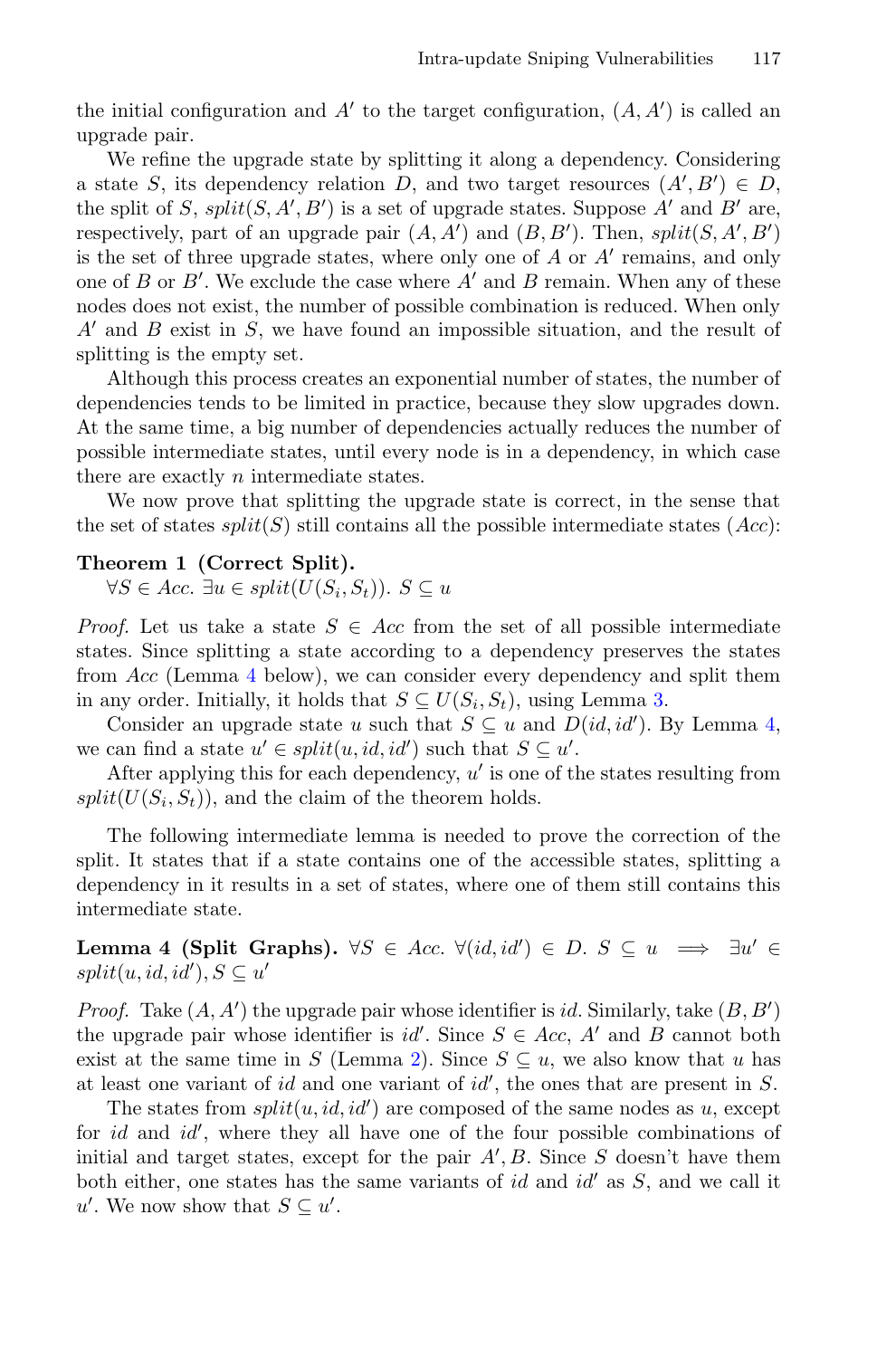First, we note that  $u'$  has the same nodes as  $u$ , except for those with identifier  $id$  and  $id'$ . For any resource in S, the resource was present in  $u$ , so it is also in  $u'$ , unless it has identifier *id* or *id'*. For this last cases, we note that  $u'$  is defined to contain the same variants as  $S$ , so the resources of  $S$  are also resources of  $u'$ .

Second, if we take  $L \vdash r \to r'$  in S, we can use the same reasoning as in Lemma [3](#page-11-1) to conclude that is also holds in u'. Thus we conclude that  $S \subseteq u'$ .

#### <span id="page-13-0"></span>3.3 Finding Vulnerabilities

After Häyhä constructs the upgrade state, the next step is to check for security issues. Although we could split the upgrade state recursively until no dependency remains, a more interesting strategy is to immediately check the upgrade state for issues. If none is found, it is not necessary to refine the upgrade state. Otherwise, we try to find a relevant dependency and split the upgrade state on it, running the analysis on the resulting states, splitting on other dependencies as needed.

Our analysis detects two types of issues: first, if an empty node is accessible, it might be used by the infrastructure at a point it is not registered by the owner of the infrastructure. This is the case for a new node that is accessible before it is created. When that node is a resource that can be claimed by a third party (such as an S3 bucket), the attacker might be able to register it before the user. Similarly, for a deleted resource, an attacker could register it for themselves before the user stops using it.

Second, the security context of every node in the upgrade state is compared to the security of the same node in the initial or target state (depending on its provenance flag). When its security is strictly lower than the security of the node in the state it comes from, or incomparable, we raise an alarm because there is an intermediate step where the resource might not be sufficiently protected.

Using Lemma [1](#page-8-1) and Theorem [1,](#page-12-1) when the security of a node in a possible intermediate state (collected in  $Acc$ ) is insufficient, the security of that node in at least one split upgrade state is even lower. Therefore, if there is a violation of the security property, our tool will detect it.

### 4 Experiments

Häyhä is designed to be used before the deployment of a CloudFormation update, and it is crucial that Häyhä does not interrupt developer workflow. Our goal was, therefore, to evaluate the scalability of Häyhä on a variety of real-world CloudFormation updates. To do this, we collected 36 CloudFormation files from GitHub, where each file had a history of updates (commits). We ran Häyhä against every update recorded in GitHub to that file, and measured the running time. We found that our analysis completed within one seconds for all files – we believe that these results indicate that Häyhä could be integrated in developer workflow with minimal disruption to the user. The details of the evaluation dataset are given in Fig. [6.](#page-14-0)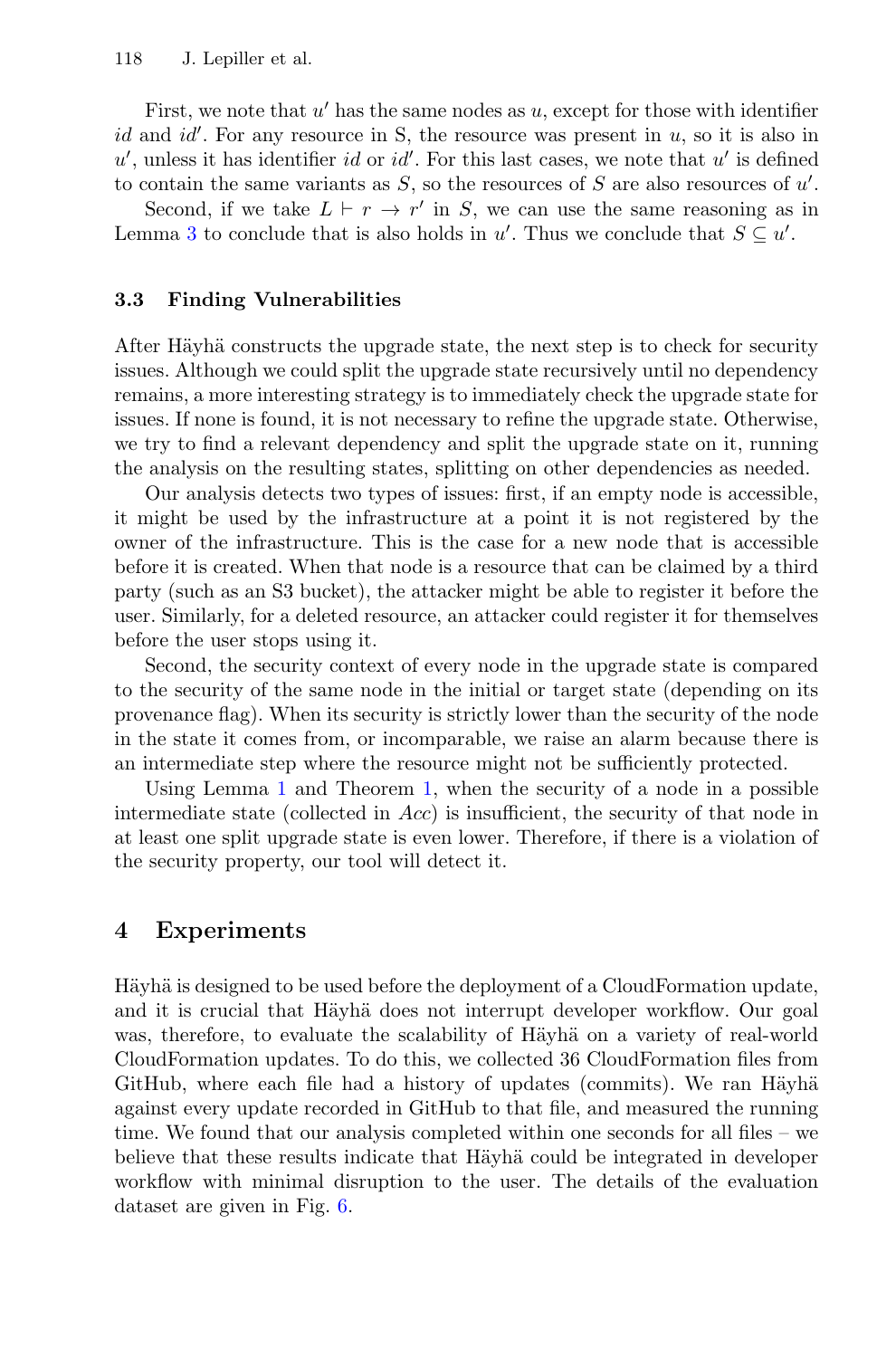<span id="page-14-0"></span>

Fig. 6: Analysis time of various CloudFormation files from GitHub. Point size is proportional to the number of updated resources, which are between 0 and 31.

To collect the set of GitHub CloudFormation files used in our scalability benchmark, we searched GitHub using the web search tool for code with the keyword AWSTemplateFormatVersion - which is a required keyword for any Cloud-Formation file. We then filtered by the .yaml extension, and further manually filtered for valid CloudFormation files (as opposed to other languages with overlap). Since we wanted to track updates to these files, we also filtered manually to find only files that had a revision history ( $\geq 2$  commits for the file).

While we showed that Häyhä scales well on real world data, we did not identify any instances of intra-update sniping vulnerability in these files. This is an expected result, as the CloudFormation files we found on GitHub were generally designed as templates that developers would customize to their own needs. We believe application-focused CloudFormation files are not often uploaded, since CloudFormation files can contain sensitive and proprietary information (e.g. infrastrucuture design). In order to run a large-scale analysis to check for past instances of intra-update sniping vulnerability, we would need access to a repository of the private user data for many CloudFormation users.

### 5 Related Work

Following the development and use of Infrastructure as Code (IaC) practices, many threats and security challenges were recognized [\[26,](#page-17-4)[27\]](#page-17-5). The security risks that have been identified in IaC have thus far remained similar to existing vulnerabilities arising from poor security practices, such as infrequent key rotation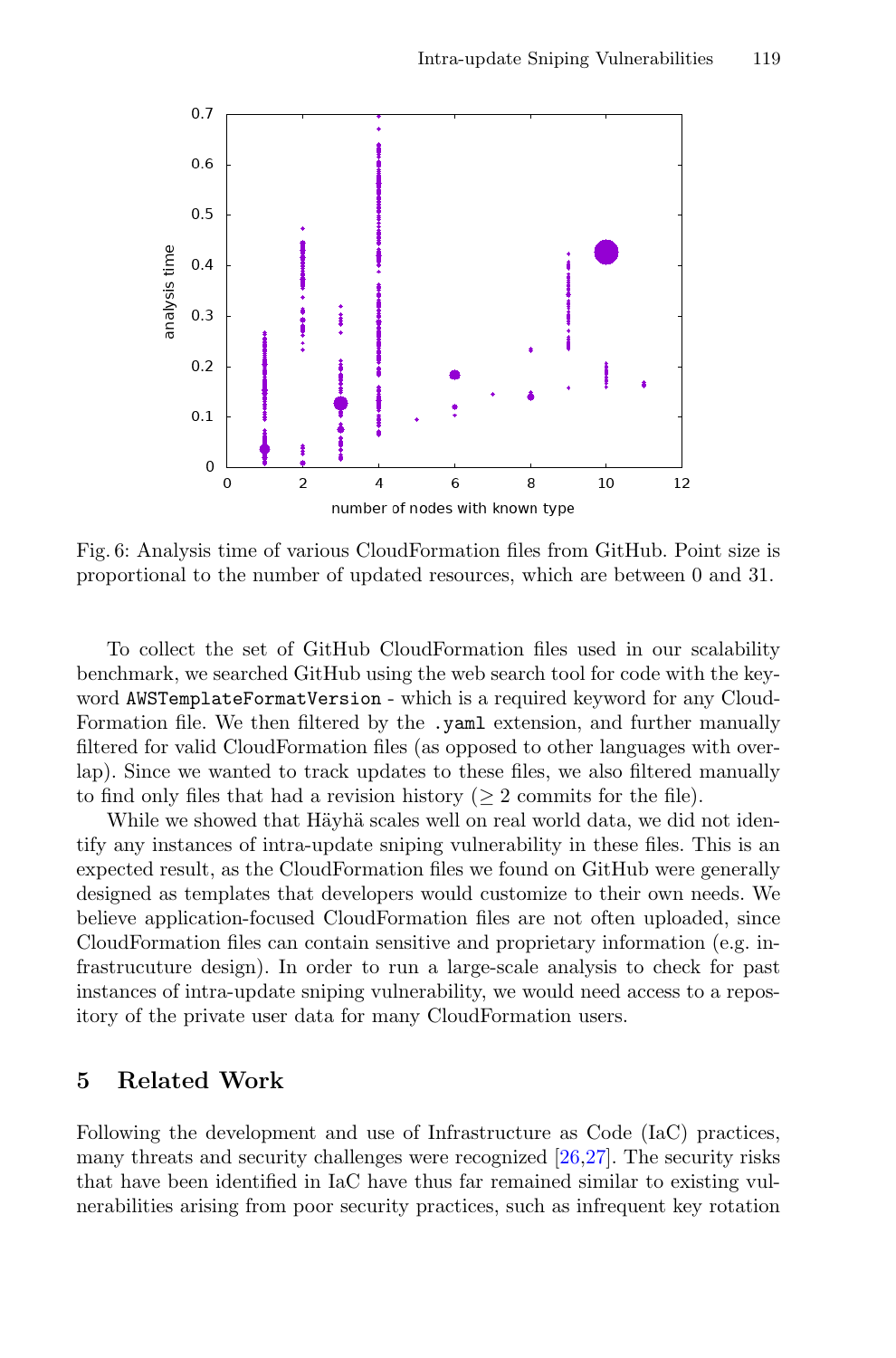and hard-coded secret values [\[25\]](#page-17-6). Additionally, despite existing recommendations and good practices when dealing with cloud infrastructure, many existing deployments are still left insecure by user misconfigurations. For example, storage "buckets" which host files, should generally be configured by user to disallow world readable/writable permissions. However, in practice, users struggle with this [\[8\]](#page-16-11). Existing work has used SMT solver to automatically detect such vulnerabilities and help users secure their resources [\[4](#page-16-8)[,9\]](#page-16-9). In contrast, we focus on the dynamic behavior of deployment updates that occur when using IaC tools, and their effect on security configuration.

Much work has focused on the security of virtualization technologies based on attack models such as malicious cloud users to compromised cloud providers, as summarized in [\[13\]](#page-16-12). In our work however, we do not make any assumption on the specific technology, as intra-update sniping vulnerabilities rely mostly on timing and insecure configuration on the user's side.

Our work is based on a graph model of the dataflow network of resources created in an infrastructure configuration. Similarly, Al-Shaer et al [\[2\]](#page-16-13) propose to model and check network security using a graph-based model of the network. As with other work on the network and infrastructure security [\[5,](#page-16-14)[18\]](#page-16-15), the focus of the analysis is on the security of static network topologies, instead of the security of a moving topology, as we have in this paper. The analysis of security in static networks and static information flow models [\[21\]](#page-17-7) is complementary to our work, as we assume the initial and target infrastructure are secure.

Beyond network configurations, there has been work in the analysis of configuration files. In particular, static analysis has been used to check that IaC configurations are idempotent  $[14,30]$  $[14,30]$ , an important property for maintaining reproducibility of infrastructure. The reproducibility of infrastructure is known to be a challenge [\[7\]](#page-16-17), despite IaC being declarative and version controlled. Further efforts have used probabilistic modelling to learn constraints on configurations [\[22](#page-17-9)[,28,](#page-17-10)[29\]](#page-17-11).

# 6 Conclusion

We have identified a new class of vulnerability that applies to Infrastructure as Code services, intra-update sniping vulnerabilities, that arise from a lack of ordering in upgrading resources. We presented a tool, Häyhä, that detects such vulnerabilities in CloudFormation, and gives feedback to users on how securely update their infrastructure deployment. Our evaluation shows the scalability of Häyhä by running it on existing configurations from GitHub and found that it runs quickly enough to be usable in practice.

# Acknowledgement

This work was completed while working on the grant supported by the National Science Foundation under Grant No. CCF-1715387, and partially supported by the Office of Naval Research under Grant N00014-17-1-2787.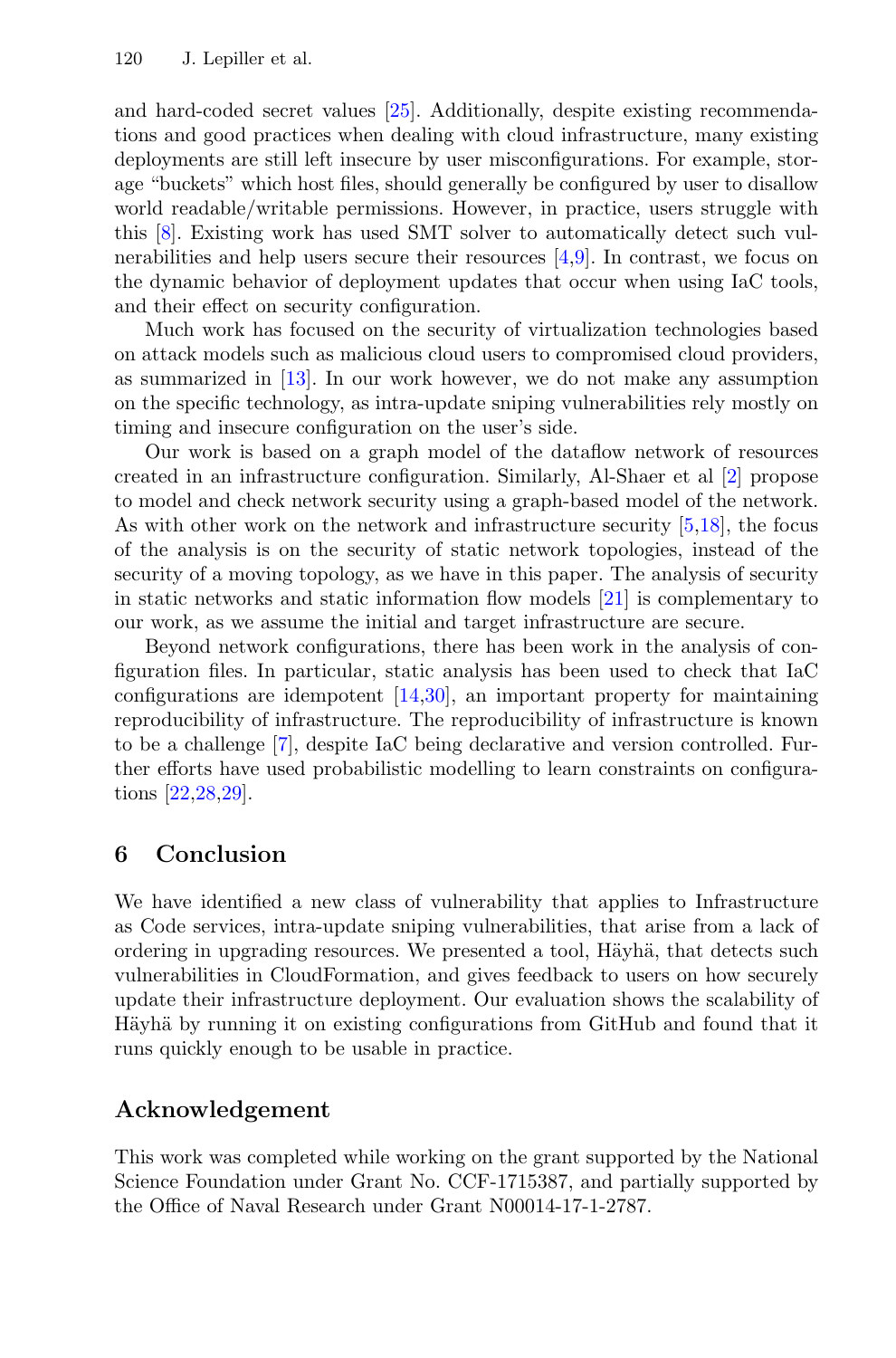# References

- <span id="page-16-3"></span>1. Julian Wood: Building well-architected serverless applications: Controlling serverless API access. AWS Compute Blog, https://aws.amazon.[com/blogs/compute/](https://aws.amazon.com/blogs/compute/building-well-architected-serverless-applications-controlling-serverless-api-access-part-1/) [building-well-architected-serverless-applications-controlling-serverless-api-access](https://aws.amazon.com/blogs/compute/building-well-architected-serverless-applications-controlling-serverless-api-access-part-1/)[part-1/](https://aws.amazon.com/blogs/compute/building-well-architected-serverless-applications-controlling-serverless-api-access-part-1/)
- <span id="page-16-13"></span>2. Al-Shaer, E., Marrero, W., El-Atawy, A., ElBadawi, K.: Network configuration in a box: towards end-to-end verification of network reachability and security. In: 2009 17th IEEE International Conference on Network Protocols (2009)
- <span id="page-16-1"></span>3. Amazon.com, Inc: CloudFormation, aws.[amazon](aws.amazon.com).com
- <span id="page-16-8"></span>4. Backes, J., Bolignano, P., Cook, B., Dodge, C., Gacek, A., Luckow, K., Rungta, N., Tkachuk, O., Varming, C.: Semantic-based automated reasoning for AWS access policies using smt. In: 2018 Formal Methods in Computer Aided Design (FMCAD). IEEE (2018)
- <span id="page-16-14"></span>5. Ball, T., Bjørner, N., Gember, A., Itzhaky, S., Karbyshev, A., Sagiv, M., Schapira, M., Valadarsky, A.: Vericon: towards verifying controller programs in softwaredefined networks. In: Proceedings of the 35th ACM SIGPLAN Conference on Programming Language Design and Implementation (2014)
- <span id="page-16-0"></span>6. Chef misc, Inc: Chef, [https://www](https://www.chef.io).chef.io
- <span id="page-16-17"></span>7. Cito, J., Schermann, G., Wittern, J.E., Leitner, P., Zumberi, S., Gall, H.C.: An empirical analysis of the docker container ecosystem on github. In: 2017 IEEE/ACM 14th International Conference on Mining Software Repositories (MSR). IEEE (2017)
- <span id="page-16-11"></span>8. Continella, A., Polino, M., Pogliani, M., Zanero, S.: There's a hole in that bucket! a large-scale analysis of misconfigured S3 buckets. In: Proceedings of the 34th Annual Computer Security Applications Conference. ACSAC '18, Association for Computing Machinery, New York, NY, USA (2018)
- <span id="page-16-9"></span>9. Cook, B.: Formal reasoning about the security of amazon web services. In: Chockler, H., Weissenbacher, G. (eds.) Computer Aided Verification (CAV). Springer International Publishing (2018)
- <span id="page-16-10"></span>10. Cousot, P., Cousot, R.: Abstract interpretation: A unified lattice model for static analysis of programs by construction or approximation of fixpoints. In: Proc. of the 4th Symp. on Principles of Programming Languages. ACM (1977)
- <span id="page-16-2"></span>11. Hashicorp: Terraform, [https://www](https://www.terraform.io).terraform.io
- <span id="page-16-5"></span>12. Hashicorp: What is mutable vs. immutable infrastructure?, [https:](https://www.hashicorp.com/resources/what-is-mutable-vs-immutable-infrastructure/) //www.hashicorp.[com/resources/what-is-mutable-vs-immutable-infrastructure/](https://www.hashicorp.com/resources/what-is-mutable-vs-immutable-infrastructure/)
- <span id="page-16-12"></span>13. Huang, W., Ganjali, A., Kim, B.H., Oh, S., Lie, D.: The state of public infrastructure-as-a-service cloud security. ACM Comput. Surv. 47(4) (Jun 2015)
- <span id="page-16-16"></span>14. Hummer, W., Rosenberg, F., Oliveira, F., Eilam, T.: Testing idempotence for infrastructure as code. In: ACM/IFIP/USENIX International Conference on Distributed Systems Platforms and Open Distributed Processing. Springer (2013)
- <span id="page-16-4"></span>15. Ian Mckay: S3 Bucket Namesquatting - Abusing predictable S3 bucket names, https://onecloudplease.[com/blog/s3-bucket-namesquatting](https://onecloudplease.com/blog/s3-bucket-namesquatting)
- <span id="page-16-6"></span>16. Ponce-de León, H., Furbach, F., Heljanko, K., Meyer, R.: Portability analysis for weak memory models porthos: One tool for all models. In: Ranzato, F. (ed.) Static Analysis Symposium. pp. 299–320. Springer International Publishing, Cham (2017)
- <span id="page-16-7"></span>17. Lepiller, J., Piskac, R., Schäf, M., Santolucito, M.: Häyhä (2021), [https://](https://gitlab.com/rose-yale/hayha) gitlab.[com/rose-yale/hayha](https://gitlab.com/rose-yale/hayha)
- <span id="page-16-15"></span>18. Liu, J., Hallahan, W., Schlesinger, C., Sharif, M., Lee, J., Soulé, R., Wang, H., Caşcaval, C., McKeown, N., Foster, N.: P4v: Practical verification for programmable data planes. In: Proceedings of the 2018 Conference of the ACM Special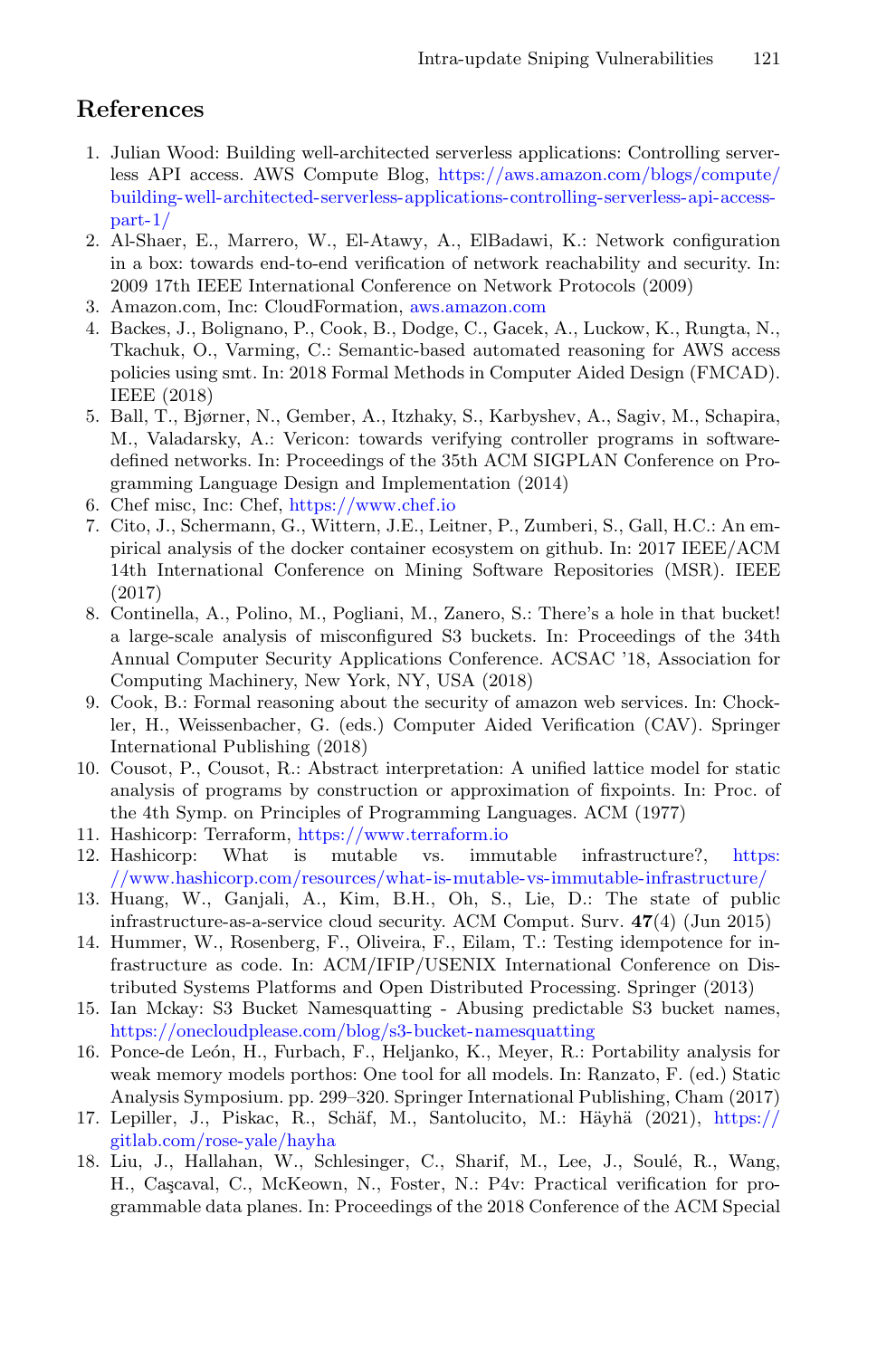Interest Group on Data Communication. SIGCOMM '18, Association for Computing Machinery, New York, NY, USA (2018)

- <span id="page-17-2"></span>19. Meshman, Y., Dan, A.M., Vechev, M.T., Yahav, E.: Synthesis of memory fences via refinement propagation. In: Müller-Olm, M., Seidl, H. (eds.) Static Analysis - 21st International Symposium, SAS 2014, Munich, Germany, September 11-13, 2014. Proceedings. Lecture Notes in Computer Science, vol. 8723, pp. 237–252. Springer (2014)
- <span id="page-17-0"></span>20. Michael DeHaan and Contributors: Ansible, [https://www](https://www.ansible.com).ansible.com
- <span id="page-17-7"></span>21. Parker, J., Vazou, N., Hicks, M.: Lweb: Information flow security for multi-tier web applications. Proc. ACM Program. Lang. 3(POPL) (Jan 2019)
- <span id="page-17-9"></span>22. Piskac, R.: New applications of software synthesis: Verification of configuration files and firewall repair. In: Podelski, A. (ed.) Static Analysis Symposium (SAS). Springer International Publishing (2018)
- <span id="page-17-1"></span>23. Puppet, Inc: Puppet, [https://www](https://www.puppet.com).puppet.com
- <span id="page-17-3"></span>24. Raad, A., Doko, M., Rožić, L., Lahav, O., Vafeiadis, V.: On library correctness under weak memory consistency: Specifying and verifying concurrent libraries under declarative consistency models. Proc. ACM Program. Lang. 3(POPL) (Jan 2019). [https://doi.org/10.1145/3290381,](https://doi.org/10.1145/3290381) https://doi.org/10.[1145/3290381](https://doi.org/10.1145/3290381)
- <span id="page-17-6"></span>25. Rahman, A., Parnin, C., Williams, L.: The seven sins: Security smells in infrastructure as code scripts. In: 2019 IEEE/ACM 41st International Conference on misc Engineering (ICSE) (2019)
- <span id="page-17-4"></span>26. Rahman, A.A.U., Williams, L.: misc security in devops: Synthesizing practitioners' perceptions and practices. In: 2016 IEEE/ACM International Workshop on Continuous misc Evolution and Delivery (CSED) (2016)
- <span id="page-17-5"></span>27. Rahman, A., Parnin, C., Williams, L.: The seven sins: security smells in infrastructure as code scripts. In: 2019 IEEE/ACM 41st International Conference on Software Engineering (ICSE). pp. 164–175. IEEE (2019)
- <span id="page-17-10"></span>28. Santolucito, M., Zhai, E., Dhodapkar, R., Shim, A., Piskac, R.: Synthesizing configuration file specifications with association rule learning. Proceedings of the ACM on Programming Languages 1(OOPSLA) (2017)
- <span id="page-17-11"></span>29. Santolucito, M., Zhai, E., Piskac, R.: Probabilistic automated language learning for configuration files. In: International Conference on Computer Aided Verification. Springer (2016)
- <span id="page-17-8"></span>30. Shambaugh, R., Weiss, A., Guha, A.: Rehearsal: A configuration verification tool for puppet. In: ACM SIGPLAN Conference on Programming Language Design and Implementation (PLDI) (2016)